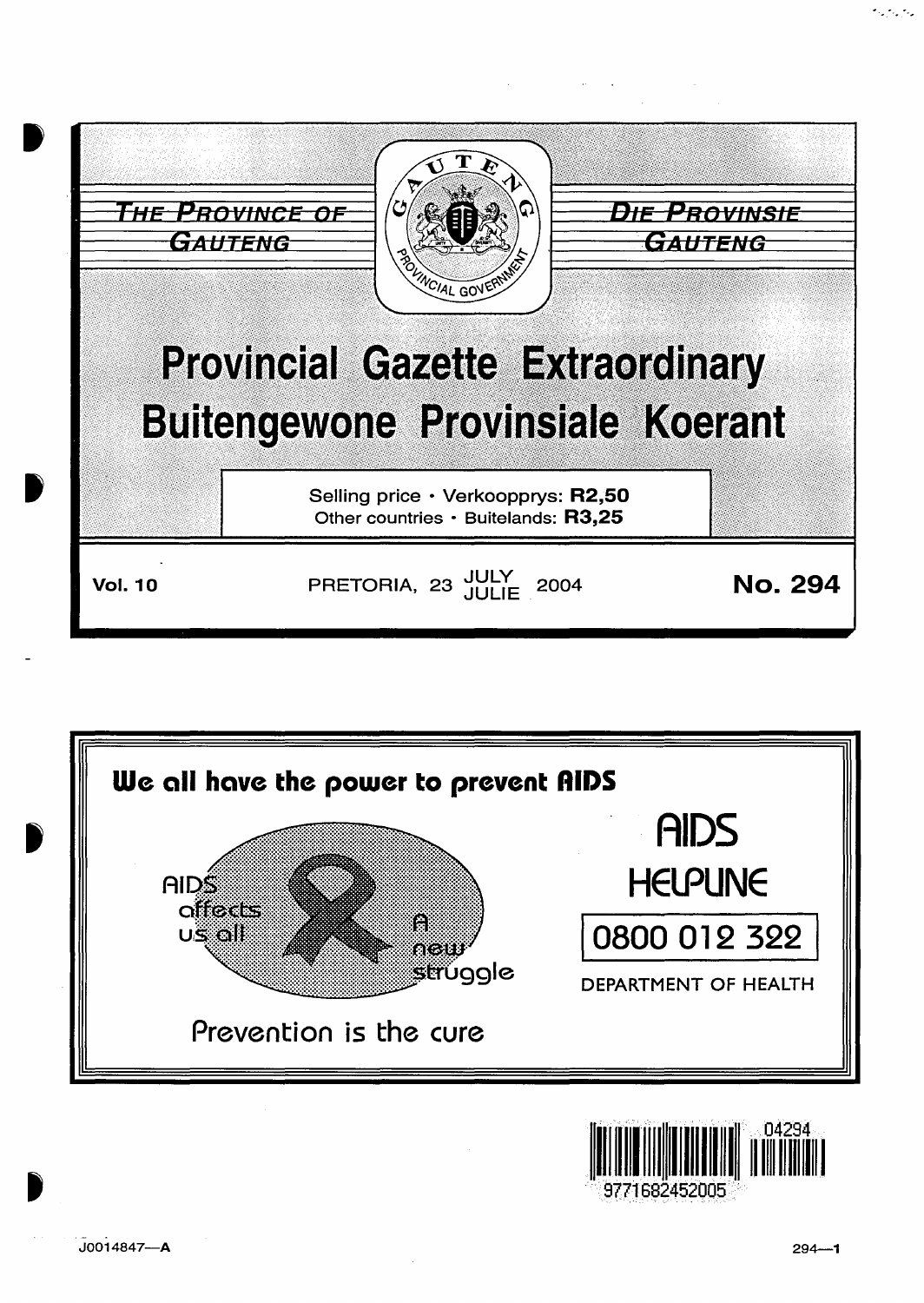| ٠    | <b>CONTENTS • INHOUD</b>                                                                                      |             |                |
|------|---------------------------------------------------------------------------------------------------------------|-------------|----------------|
| No.  |                                                                                                               | Page<br>No. | Gazette<br>No. |
|      | <b>GENERAL NOTICE</b>                                                                                         |             |                |
| 2404 | Gauteng Removal of Restrictions Act (3/1996): Removal of conditions: Portion 2, Erf 114, Fairmont Extension 2 | з           | 294            |
|      | <b>LOCAL AUTHORITY NOTICES</b>                                                                                |             |                |
| 1496 |                                                                                                               | 4           | 294            |
| 1497 | do.: Ekurhuleni Metropolitan Municipality: Declaration as approved township: Bedfordview Extension 446        | 5           | 294            |
| 1498 |                                                                                                               | 9           | 294            |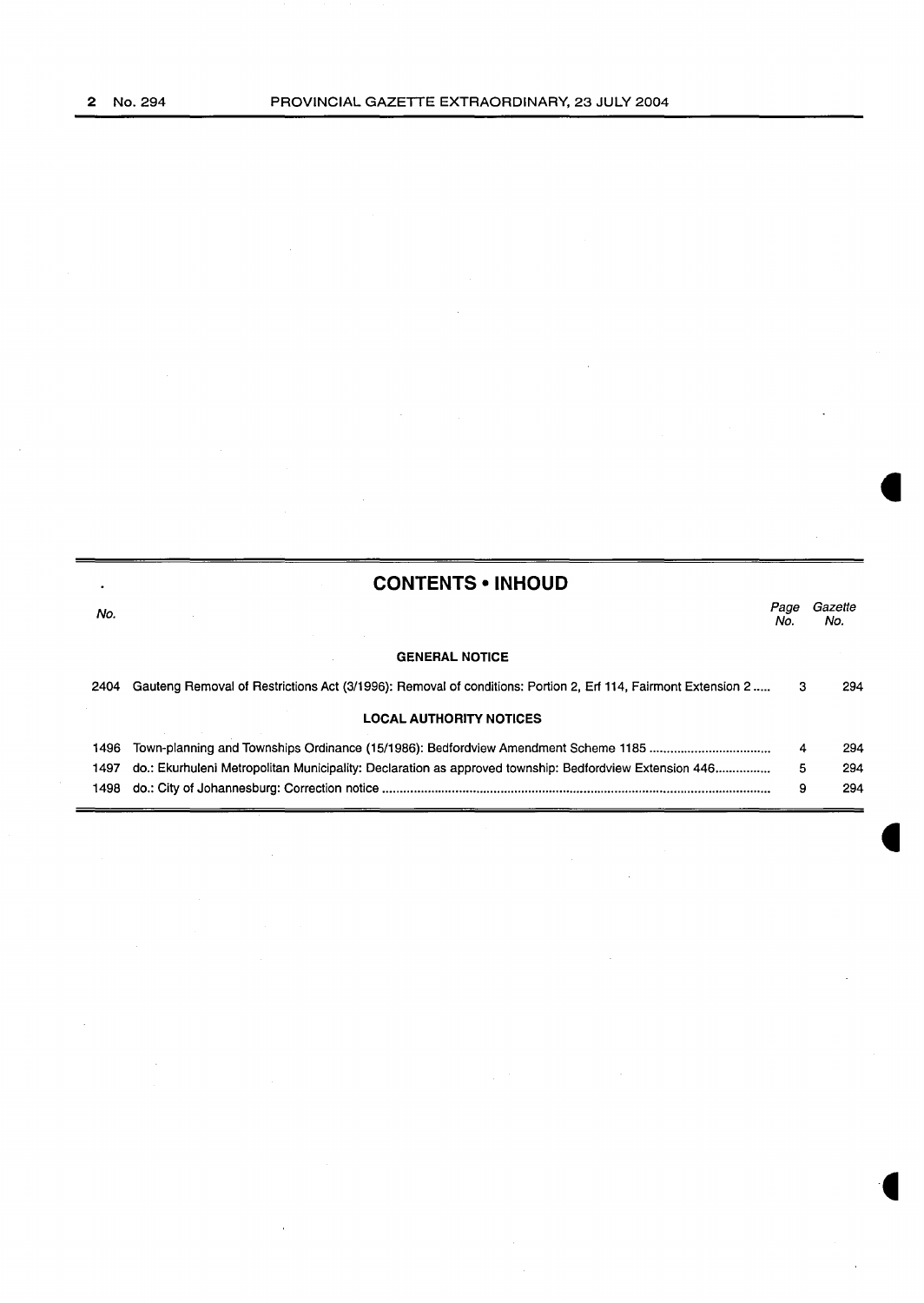### GENERAL NOTICE

#### NOTICE 2404 OF 2004

#### GAUTENG REMOVAL OF RESTRICTIONS ACT, 1996 (ACT 3 OF 1996): PORTION 2 OF ERF 114 FAIRMOUNT EXTENSION 2 TOWNSHIP

It Is hereby notified in terms of section 7(1) of the Gauteng Removal of Restrictions Act, 1996, that the Minister has approved that  $-$ 

- 1. Conditions B, C(a) to C(g) and C(i) to C(m) inclusive be removed from Deed of Transfer T34135/1986; and
- 2. Johannesburg Town-Planning Scheme, 1979, be amended by the rezoning of Portion 2 of Er1114 Fairmount Extension 2 "Residentlal2" with the density of "26 dwelling units per hectare" subject to certain conditions which amendment scheme will be known as Johannesburg Amendment Scheme 13-0211 as indicated on the relevant Map 3 and scheme clauses which are open for inspection at the office of the Department for Development Planning and Local Government, Johannesburg and City of Johannesburg.

GO 15/3/212/1/116/303

#### KENNISGEWING 2404 VAN 2004

#### GAUTENG WET OP OPHEFFING VAN BEPERKINGS, 1996 (WET 3 VAN 1996): GEDEELTE 2 VAN ERF 114 IN DIE DORP FAIRMOUNT UITBREIDING 2

Hierby word ooreenkomstig die bepalings van artikel 7(1) van die Gauteng Wet op Opheffing van Beperkings, 1996, bekend gemaak dat die Minister goedgekeur het dat-

- 1. Voorwaardes B, C(a} tot C(g) en C(i} tot C(m) ingesluit opgehef word vanuit Akte van Transport T34135/1986; en
- 2. Johannesburg Dorpsbeplanningskema, 1979, gewysig word deur die hersonering van Gedeelte 2 Van Erf 114 Fairmount Uitbreiding 2 tot "Residensieel 2" met 'n digtheid van "26 wooneenhede per hektaar" onderworpe aan sekere voorwaardes welke wysigingskema bekend sal staan as Johannesburg Wysigingskema 13~0211 soos aangedui op die betrokke Kaart 3 en skemaklousules wat ter insae le in die kantoor van die Departament van Ontwikkelingsbeplanning en Plaaslike Regering, Johannesburg en die Stad van Johannesburg.

GO 15/312/211/116/303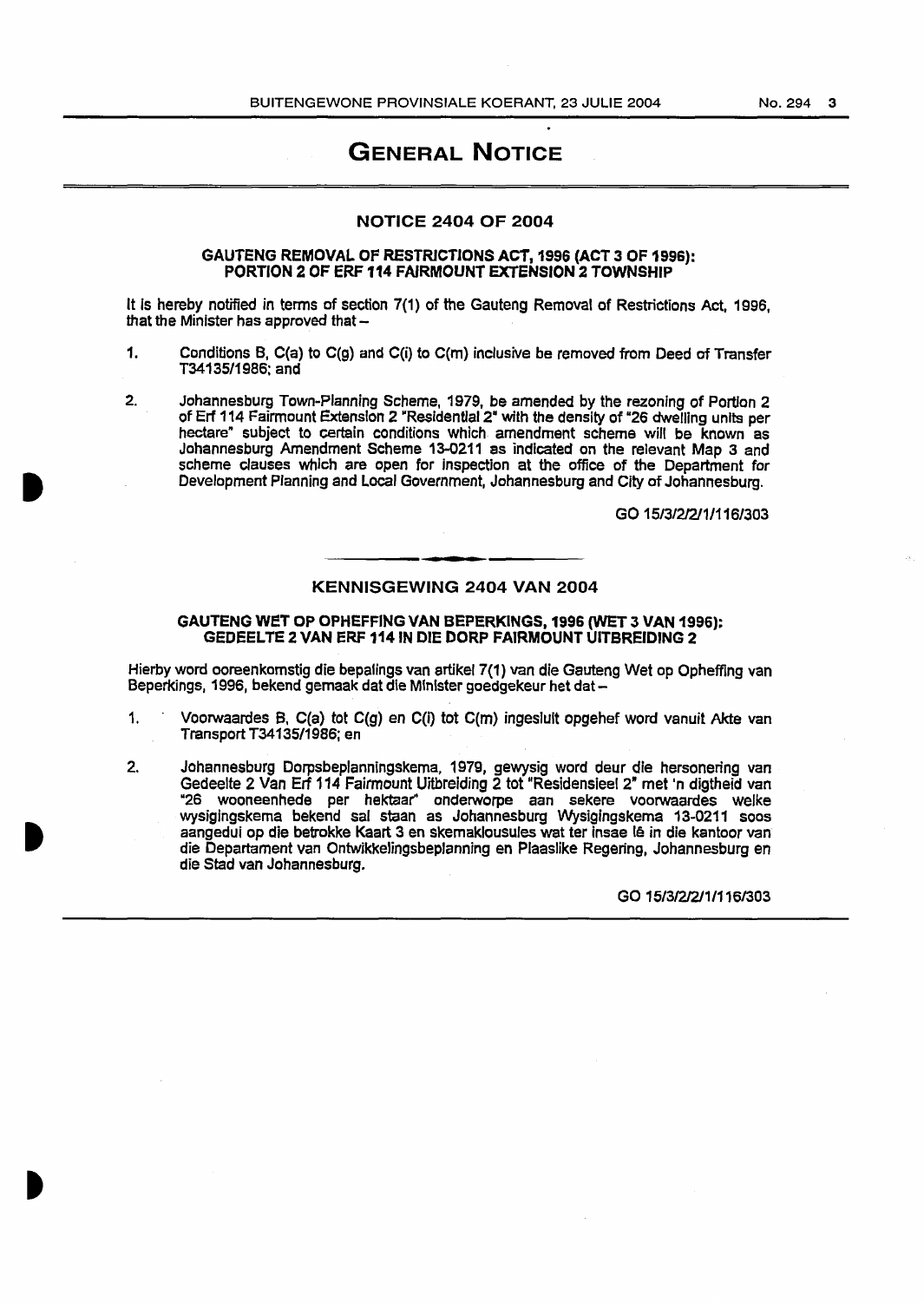فراقراقر

### LOCAL AUTHORITY NOTICES

#### LOCAL AUTHORITY NOTICE 1496

#### NOTICE OF APPROVAL BEDFORDVIEW AMENDMENT SCHEME 1185

The Ekurhuleni Metropolitan Municipality hereby declares that in terms of the provisions of section 125(1) of the Town Planning and Townships Ordinance, 1986 (Ordinance 15 of 1986), it has approved an amendment scheme, being an amendment of the Bedfordview Town Planning Scheme, 1995, comprising of the same land as indicated in the township Bedfordview Extension 446.

Map 3, the Annexure and the relevant scheme clauses of the amendment scheme are filed at the Civic Centre, Van Riebeeck Avenue, Edenvale and the Director: Development Planning, Department of Development Planning and Local Government, Johannesburg, and are open for inspection at all reasonable times.

This amendment is known as the Bedfordview Amendment Scheme 1185 and will be effective as from the date of this publication.

PAUL MASEKO: CITY MANAGER Civic Centre, P.O. Box 25, Edenvale, 1610

#### PLAASLIKE BESTUURSKENNISGEWING 1496

#### KENNISGEWING VAN GOEDKEURING BEDFORDVIEW WYSIGINGSKEMA 1185

Hierby word ooreenkomstig die bepalings van artikel 125(1) van die Ordonnansie op Dorpsbeplanning en Dorpe, 1986 (Ordonnansie 15 van 1986), bekend gemaak dat die Ekurhuleni Metropolitaanse Munisipaliteit, 'n wysigingskema, synde 'n wysiging van die Bedfordview Dorpsbeplanningskema, 1992, wat uit diesetfde grond as die dorp Bedfordview Uitbreiding 446 bestaan, goedgekeur het.

Kaart 3, die Bylae en die betrokke skemaklousules van hierdie wysigingskema word in bewaring<br>gehou te Burgersentrum,Van Riebeecklaan, Edenvale, en die Direkteur: gehou te Burgersentrum,Van Riebeecklaan, Edenvale, en die Direkteur: Ontwikkelingsbeplanning, Departament van Ontwikkelingsbeplanning en Plaaslike Regenng, Johannesburg, is beskikbaar vir inspeksie te aile redelike tye.

Hierdie wysiging staan bekend as die Bedfordview Wysigingskema 1185 en sal van krag wees vanaf die datum van hierdie kennisgewing.

PAUL MASEKO: STADSBESTUURDER Burgersentrum, Posbus 25, Edenvale, 1610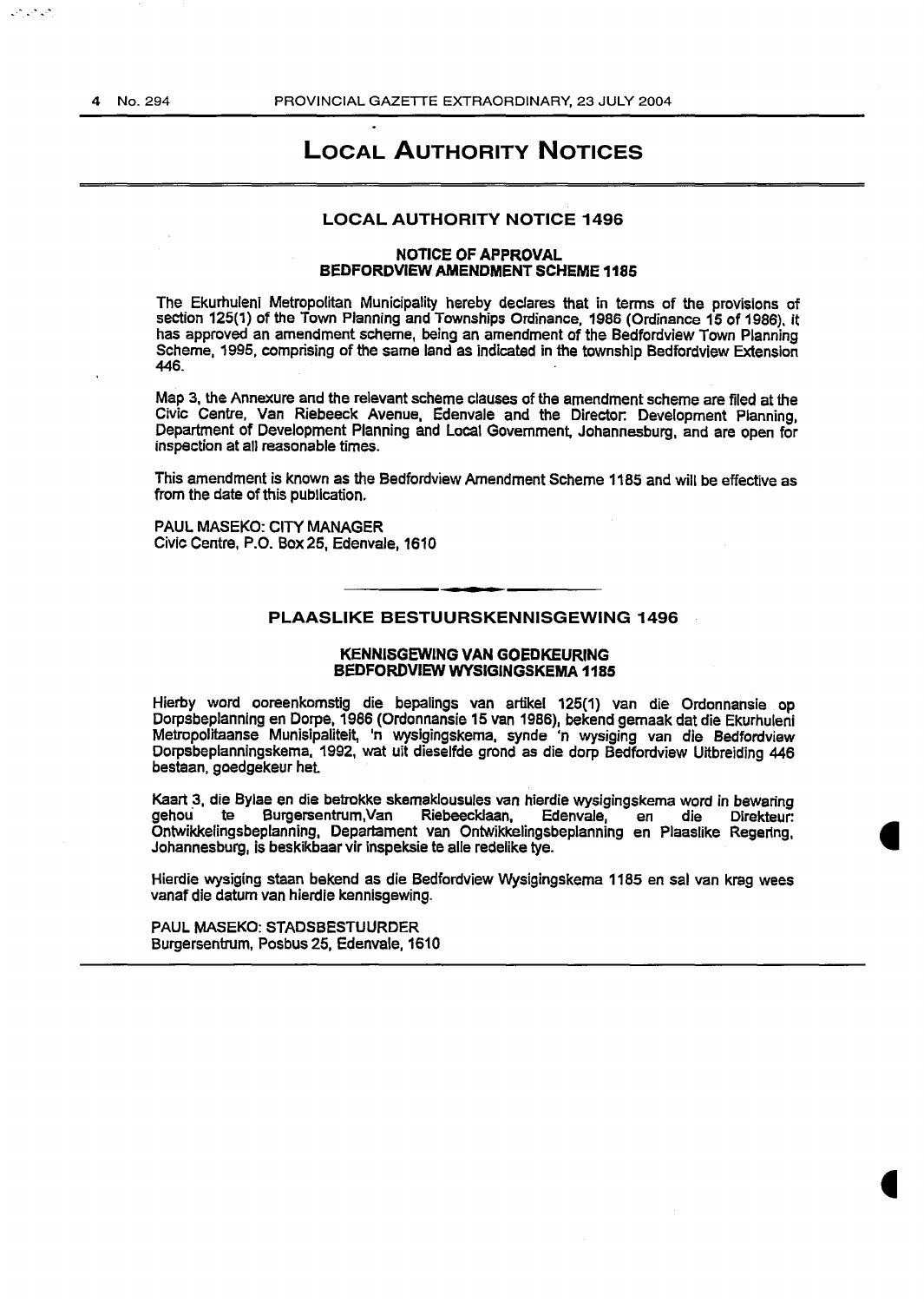#### LOCAL AUTHORITY NOTICE 1497

#### EKURHULENI METROPOLITAN MUNICIPAUTY DECLARATION AS APPROVED TOWNSHIP

In terms of section 103(1) of the Town Planning and Townships Ordinance, 1986 (Ordinance 15 of 1986), the Ekurhuleni Metropolitan Municipality hereby declares the township Bedfordview Extension 446 to be an approved township, subject to the conditions set out in the SChedule hereto.

#### **SCHEDULE**

CONDITIONS UNDER WHICH THE APPLICATION MADE BY EMBLEM PROPERTIES (PROPRIETARY) LIMITED (HEREINAFTER REFERRED TO AS THE OWNER) UNDER THE PROVISIONS OF CHAPTER 3 OF THE TOWN PLANNING AND TOWNSHIPS ORDINANCE. 1986 (ORDINANCE 15 OF 1986), FOR PERMISSION TO ESTABLISH A TOWNSHIP SITUATED ON PORTION 1242) OF THE FARM ELANDSFONTEIN 90 IR HAS BEEN GRANTED

# 1. CONDITIONS OF ESTABLISHMENT<br>1.1 NAME

#### NAME

The name of the township shall be Bedfordview Extension 446.

#### 1.2 DESIGN

The township shall consist of erven and streets as jndicated on General Plan SG No.9805/2003

#### 1.3 STREET NAMES

Osborne Road is acceptable as it is an existing street name.

#### 1.4 DISPOSAL OF EXISTING CONDITIONS OF TITLE

- 1) All erven shall be made subject to existing conditions and servitudes, If any, including the mineral rights.
- 2) Erven 2612, 2613, 2614 and 2616 are subject to a servitude of right of way in favour of the local authority as indicated on the General Plan.

#### 1.5 ACCEPTANCE AND DISPOSAL OF STORMWATER

The township owner shall arrange for the drainage of the township to fit in with that of the N12 Freeway to the satisfaction of the Deputy Director-General, Department of Works, Gauteng and for all the stormwater running off or being diverted from the road to be received and disposed of.

#### 1.6 ERECTION OF FENCE OR OTHER PHYSICAL BARRIER

The township owner shall at his own expense, erect a fence or other physical barrier to the satisfaction of the Deputy Director-General, Department of Transport and Public Works, Gauteng, as and When required by him to do so, and the township owner shall maintain such fence or physical barrier in good order and repair until such time that this responsibility is taken over by the new property owners.

#### 1.7 REMOVAL OF LITTER

The township owner shall at his own expense cause all litter within the township area to be removed to the satisfaction of the local authority.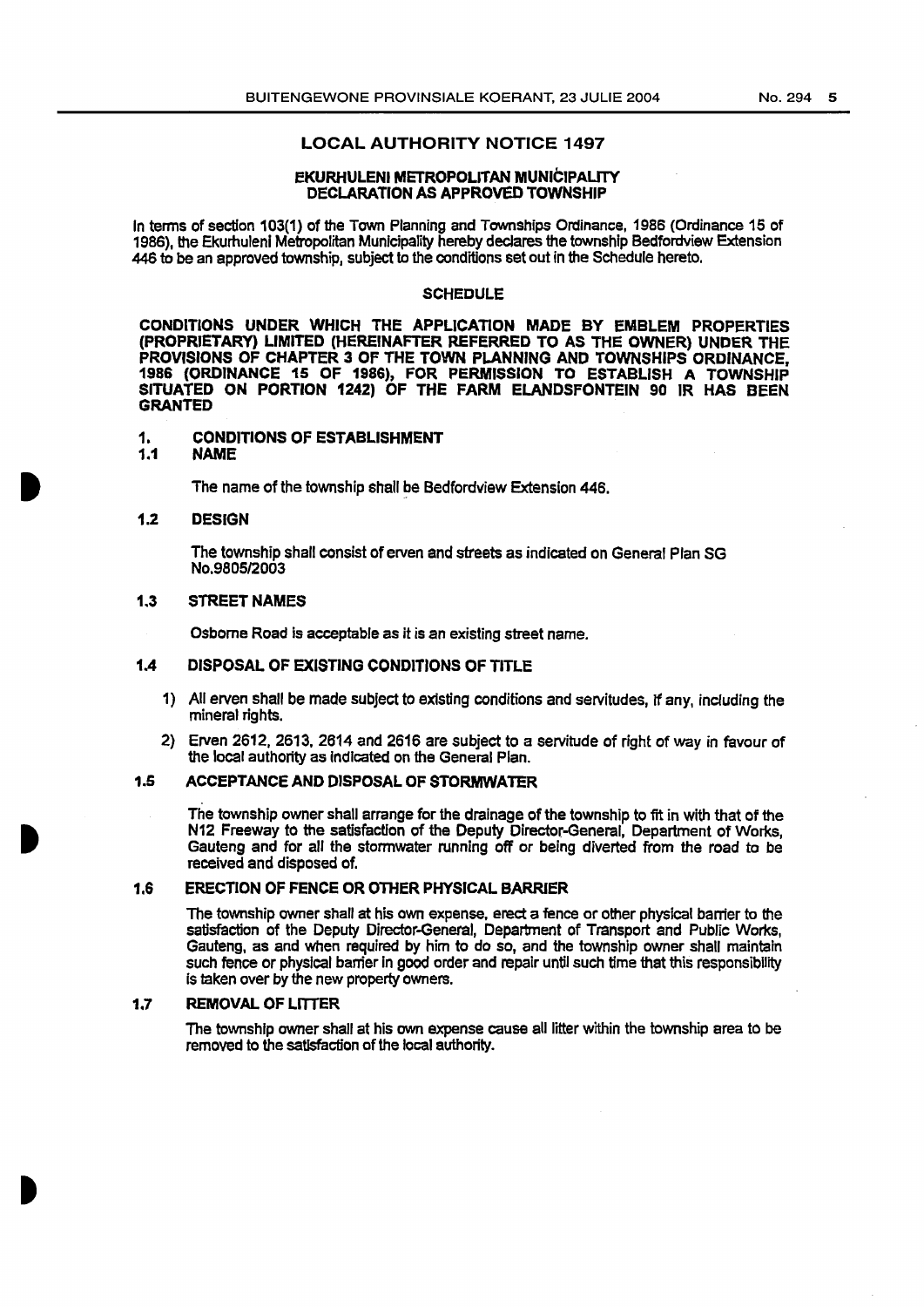#### 1.8 REMOVAL OR REPLACEMENT OF MUNICIPAL SERVICES

- 1.8.1 If, for some reason due to the establishment of the township, it should become necessary to remove or replace any existing services, the cost thereof shall be borne by the township owner
- 1.8.2 All municipal services that cross the common boundaries between the erven shall be removed and relocated by, and at the cost of the township owner, as and when required by the local authority.

#### 1.9 ENGINEERING SERVICES

The township owner is responsible for making the necessary arrangements for the provision of all engineering services to the satisfaction of the local authority.

#### 2 CONDITIONS OF THE TITLE

#### 2.1 THE ERVEN MENTIONED HEREUNDER SHALL BE SUBJECT TO THE CONDITIONS AS INDICATED IMPOSED BY THE LOCAL AUTHORITY IN TERMS OF THE PROVISIONS OF THE TOWN PLANNING AND TOWNSHIPS ORDINANCE, 1986.

- 2.1.1 ALL ERVEN (ERVEN 2612 TO 2616)
	- a) The erf is subject to a servitude, 2 meters wide, in favour of the local authority, for sewerage and other municipal purposes, along any two boundaries of the erf other than a street boundary, if and when required by the local authority: Provided that the local authority may dispense with any such servitude.
	- b) No building or other structure shall be erected within the aforesaid servitude area and no large-rooted trees shall be planted within the area of such servitude or Within 2 meters there from.
	- c) The local authority shall be entitled to temporarily deposit on the land adjoining the aforesaid servitude, such material as may be excavated by it during the course of the construction, maintenance or removal of such sewerage mains and other works as it, in its discretion, may deem necessary, and shall further be entitled to reasonable access to the said land for the aforesaid purpose, subject to any damage done during the process of the construction, maintenance or removal of such sewerage mains and other works being made good by the local authority.
	- d) All existing municipal services on the erven within the township shall be protected by means of suitable servitudes to the satisfaction of the local authority, by the owner at his own expense.

#### 2.2 ERF2616

- (a) The erf is subject to a servitude of right of way in favour of Erf 2615 as shown on the General Plan.
- (b) The erf is subject to a servitude of right of way in favour of the local authority as shown on the General Plan.

PAUL MASEKO: CITY MANAGER

Civic Centre, P.O. Box 25, Edenvale, 1610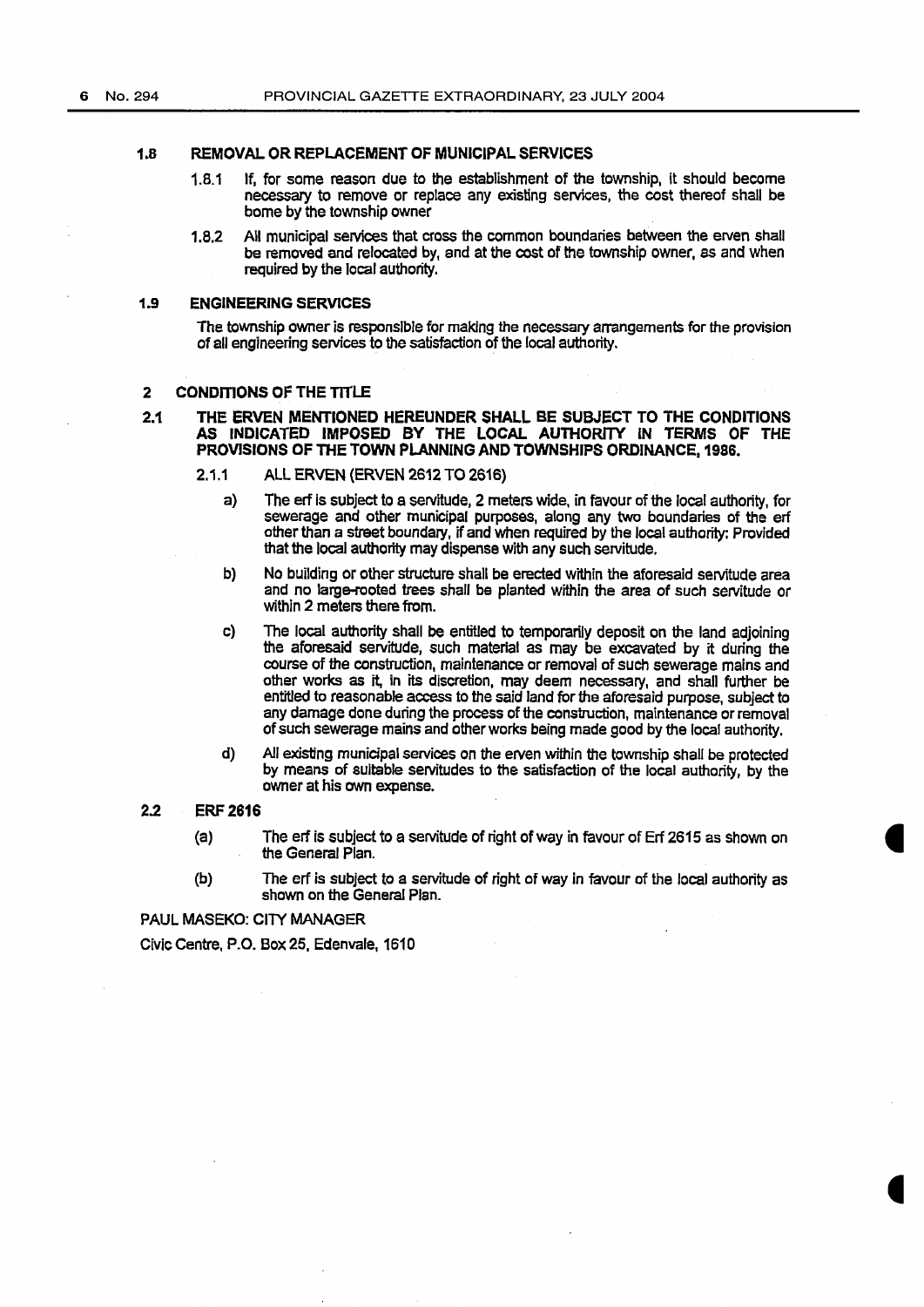#### PLAASLIKE BESTUURSKENNISGEWING 1497

#### EKURHULENI METROPOLITAANSE MUNISIPAUTEIT

#### VERKLARING VAN GOEDGEKEURDE DORP

Ingevolge artikel 103(1) van die Ordonnansie op Dorpsbeplanning en Dorpe, 1986 (Ordonnansie 15 van 1986), verklaar die Ekurhulenl Metropolitaanse Munlslpalitelt hierby dat die dorp, Bedfordview Uitbreiding 446 tot 'n goedgekeurde dorp verklaar is, onderworpe aan die voorwaardes uiteengesit in die bygaande Bylae.

#### BYLAE

VOORWAARDES WAAROP DIE AANSOEK GEDOEN DEUR EMBLEM PROPERTIES (EDMS) BEPERK INGEVOLGE DIE BEPALINGS VAN DIE ORDONNANSIE OP DORPSBEPLANNING EN DORPE, 1986 (ORDONNANSIE 15 VAN 1986) OM TOESTEMMING OM 'N DORP TE STIG OP GEDEELTE 1242 VAN DIE PLAAS ELANDSFONTEIN 90 IR, TOEGESTAAN IS.

### 1. STIGTINGSVOORWAARDES<br>1.1 NAAM

#### 1.1 NAAM

Die naam van die dorp is Bedfordview Uitbreiding 446

#### 1.2 **ONTWERP**

Die dorp bestaan uit erwe en strate soos aangedui op Algemene Plan SG No 9805/2003.

#### 1.3 STRAAT NAME

Osbomelaan is aanvaarbaar sienende dat dit 'n reeds bestaande straat naam is.

#### 1.4 BESKIKKING OOR BESTAANDE TITELVOORWAARDES

- 1) Aile erwe moet onderworpe gemaak word aan bestaande voorwaardes en serwitute, as daar is, met inbegrip van die minerale regte.
- 2) Erwe 2612, 2613, 2614 en 2616 is onderworpe aan 'n serwituut van reg van weg ten gunste van die plaaslike bestuur soos aangedui op die Algemene Plan.

#### 1.5 ONTVANGS EN VERSORGING VAN STORMWATER

Die dorpseienaar moet die stormwaterdreinering van die dorp so reel dat dit lnpas by die van die N12 Snelweg en moet die storrnwater wat van die pad afloop of afgelel word, ontvang en versorg.

#### 1.6 OPRIGTING VAN HEINING OF ANDER FISIESE VERSPERRING

Die dorpseienaar moet op eie koste 'n heining of ander fisiese versperring oprig tot bevrediging van die Adjunk Direkteur-Generaal: Departement van Openbare Vervoer, Paaie en Werke, Gauteng, soos en wanneer deur hom verlang om dit te doen, en die dorpseienaar moet sodanige heining of fisiese versperring in 'n goele toestand hou tot tyd en wyl die erwe in die dorp oorgedra word na die gevolglike grondelenaars, waama die verantwoordelikheid vir die instandhouding daarvan berus by die laasgenoemde.

#### 1.7 VERWYDERINGVAN ROMMEL

Die dorpseienaar moet op eie koste aile rommel binne die dorpsgebied laat verwyder tot die bevrediging van die plaaslike bestuur wanneer die plaaslike bestuur dit vereis.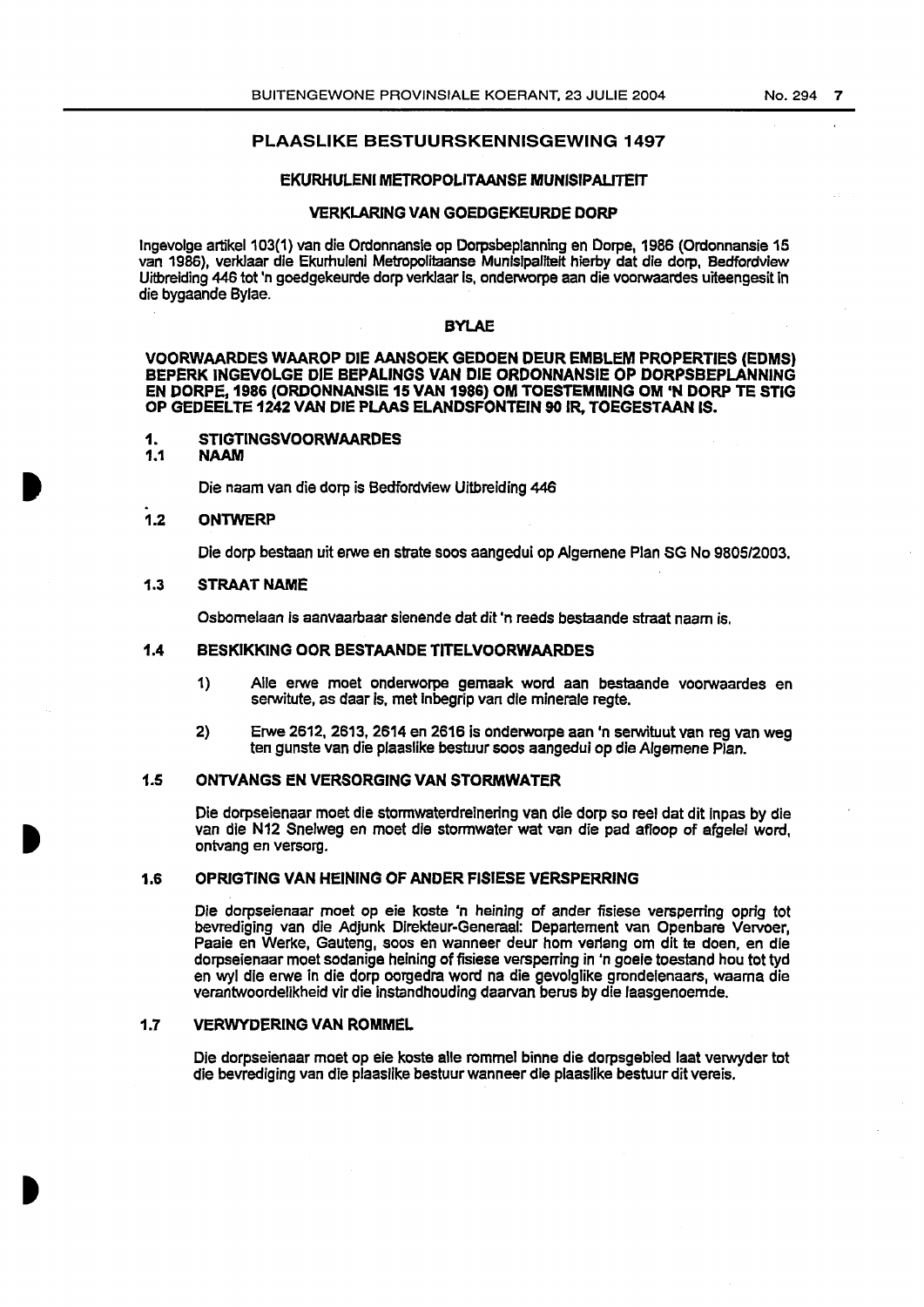#### 1.8 VERSKUIWING OF DIE VERVANGING VAN MUNISIPALE DIENSTE

- 1.8.1 lndien dit as gevolg van die stigting van die dorp nodig word om enige bestaande munisipale dienste te verskuif of te vervang meet die koste daarvan deur die dorpseienaar gedra word.
- 1.8.2 Aile munisipale dienste wat die algemene grense tussen die erwe oorskry moet verwyder en verskuif word· deur, en ten koste van die dorpseienaar, indien en wanneer deur die plaaslike bestuur vereis word.

#### 1.9 INGINEURSDIENSTE

Die dorpseienaar is verantwoordelik voor om die nodige reelings te tref vir die voorsiening vir aile ingeneursdienste tot die bevrediging van die plaaslike bestuur.

# 2. TITELVOORWAARDES<br>2.1 SERWITUTE

#### **SERWITUTE**

Aile erwe moet onderwcrpe gemaak word aan die volgende voorwaardes:

- a) Die erf is onderworpe aan 'n serwltuut 2 meter breed, vir munisipale doeleindes (water, riool, elektrisiteit en stormwater) (hierna verwys as "die dienste") ten gunste van die plaaslike bestuur, langs enige twee grense, uitgesonderd 'n straatgrens en, in die geval van 'n pypsteel-erf, 'n addisionele serwituut vir munisipale doeleindes 2 meter breed oor die toegangsgedeelte van die erf, indien en wanneer verlang deur die plaaslike bestuur: Met dien verstande dat die plaaslike bestuur van enige sodanige serwituut mag afsien.
- b) Geen geboue of ander struktuur mag binne die voornoemde serwituutgebied opgerig word nie en geen grootwortel-bome mag binne die gebied van sodanige serwituut of binne 'n afstand van 2 meter daarvandaan geplant word nie.
- c) Die plaaslike bestuur is geregtlg om enige materiaal wat deur hom uitgegrawe word tydens die aanleg, onderhoud of verwydering van sodanige dienste en ander werke wat hy volgens goeddunke noodsaaklik ag, tydelik te plaas op die grond wat aan die voomoemde serwituut grens en voorts is die plaaslike bestuur geregtig tot redellke toegang tot genoemde grond vir die voomoemde doel, onderworpe daaraan dat die plaaslike bestuur enige skade vergoed wat gedurende die aanleg, onderhoud of verwyderings van sodanige dienste en ander werke veroorsaak word

#### 2.2 ERF 2616

- a) Die erf Is onderworpe aan 'n serwituut van reg van weg ten gunste van Erf 2615 soos aangedui op die Algemene Plan.
- b) Die erf is onderworpe aan 'n serwituut van reg van weg ten gunste van die plaaslike bestuur soos angedui op die Algemene Plan

PAUL MASEKO: STADSBESTUURDER Burgersentrum, Posbus 25, Edenvale, 1610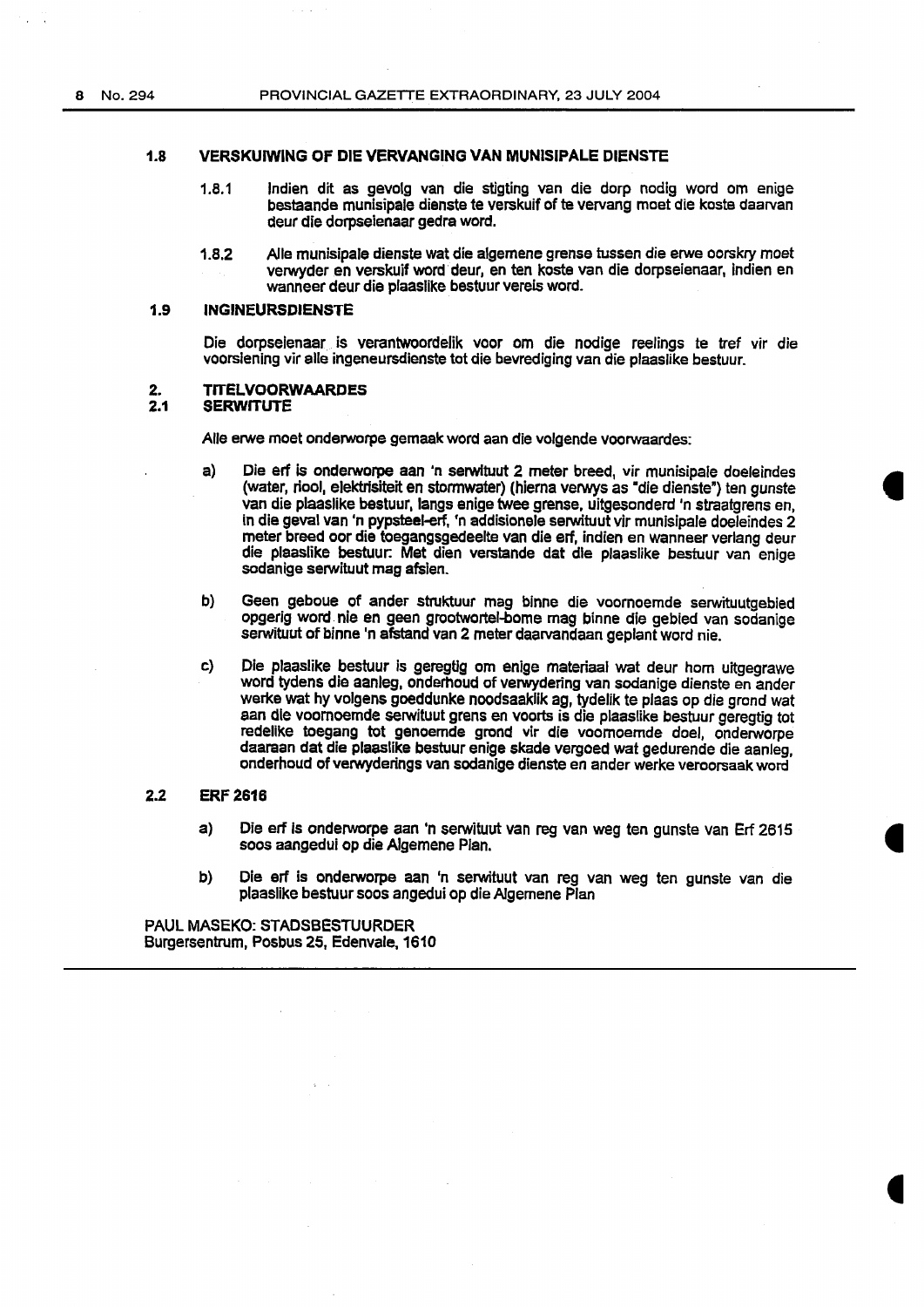#### LOCAL AUTHORITY NOTICE 1498

#### CITY OF JOHANNESBURG CORRECTION NOTICE

In terms of section 103 of the Town-Planning and Townships Ordinance 15 of 1986, the City of Johannesburg Metropolitan Municipality hereby amend and correct Local Authority Notice 476, dated 4 November 2003, in the following manner.

English and afrikaans text of paragraph 1(7)(a) by the substitution of the expression "268" with the expression "286".

Local Authority notice 1022 dated 7 June 2004 is hereby repealed.

Executive Director: Development Planning, Transportation and Environment.

#### PLAASLIKE BESTUURSKENNISGEWING 1498

#### STAD VAN JOHANNESBURG KORREKSIE KENNISGEWJNG

lngevolge artlkel 103 van die Ordonnansie op Dorpsbeplannlng en Dorpe 15 van 1986, word Plaaslike Bestuurskennlsgewing 476 gedateer 4 November 2003, op die volgende wyse verander en gekorrigeer:

Die afrikaanse en engelse bewoording van paragraaf 1(7)(a) deur die vervanging van die uitdrukking ·268" met die bewoording ~286".

Plaaslike bestuurskennisgewing 1022 gedateer 7 Junie 2004 word hiermee herroep.

Uitvoerender Direkteur: Ontwlkkelingsbeplanning, Vervoer en Omgewing.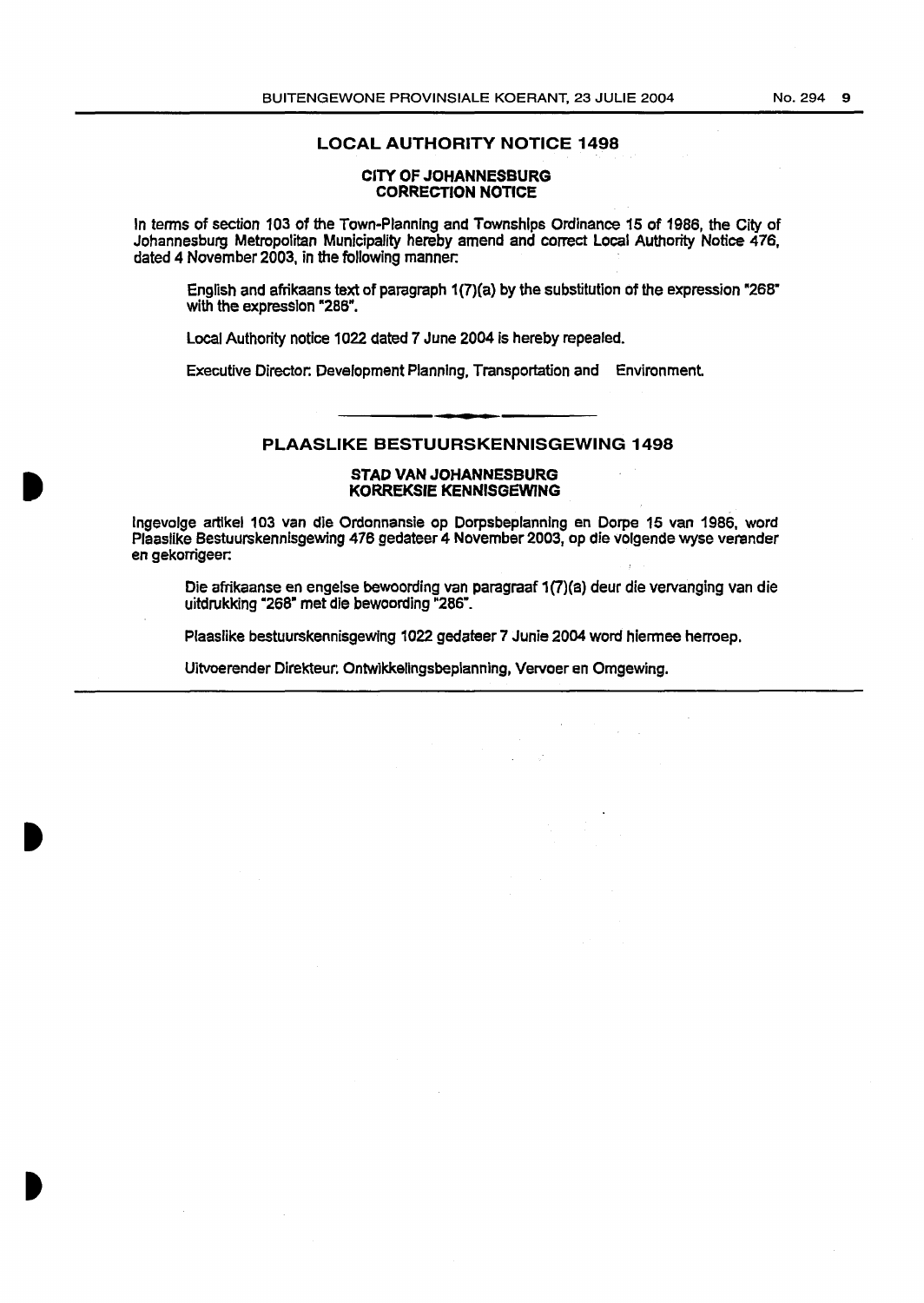# Looking for out of print issues of Government and Provincial<br>Gazettes

We can provide photocopies

# **Contact**

The National Library of South Africa, Pretoria Campus. PO Box 397 0001 PRETORIA

# Physical address

C/o Andries and Vermeulen Streets Entrance in Andries Street

Contact details Tel: (012) 321-8931 Fax: (012) 325-5984 E-mail: infodesk@nlsa.ac.za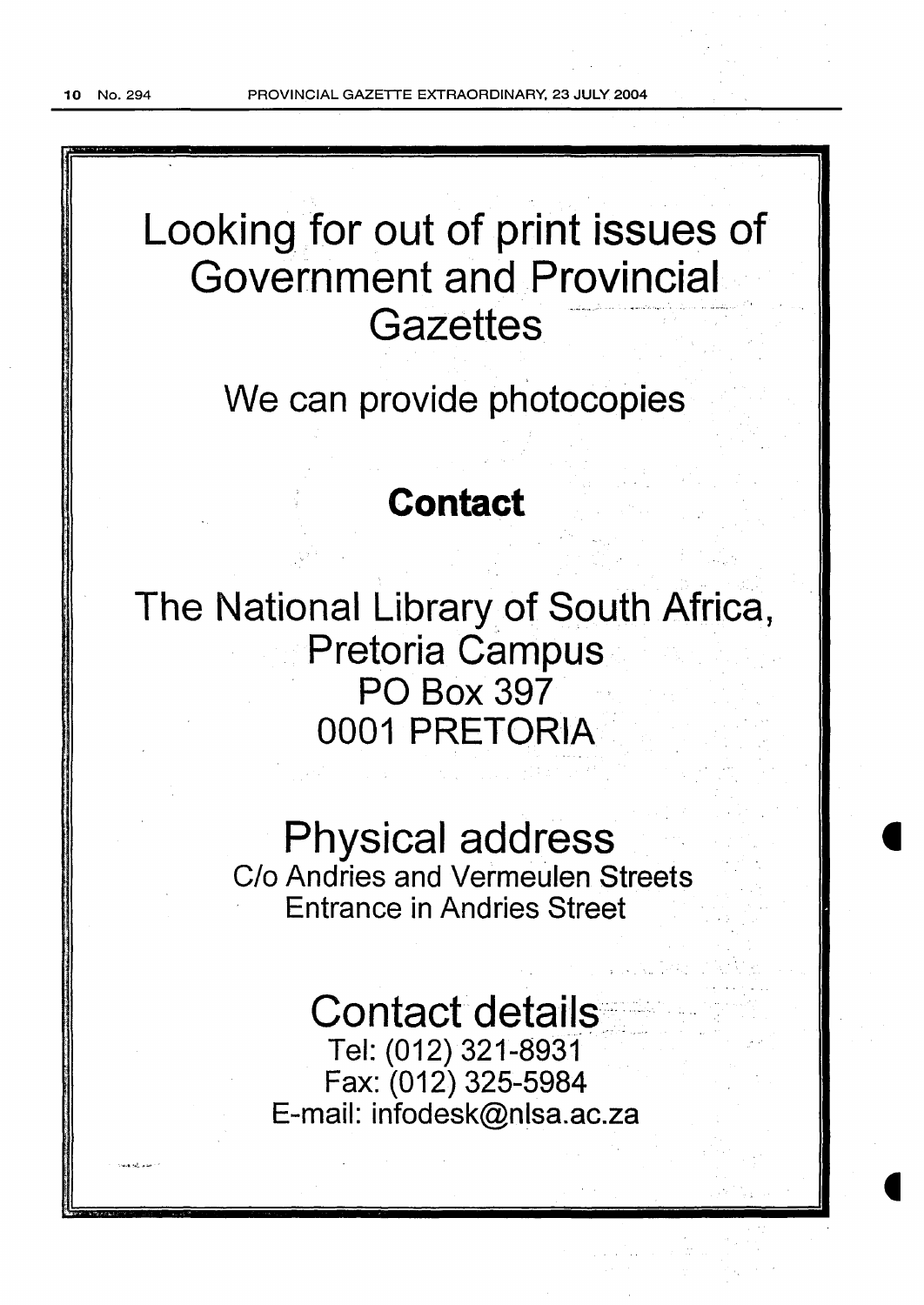# **Dog ate your Gazette?**  . . . **read it online**



# **www. SR Gazettes .co.za**  \*\*\*\*\*\*\*\*\*\*\*\*\*\*\*\*\*\*\*\*\*\*\*\*\*\*\*\*\*\*

**A new information Portal keeping you up to date with news, legislation, the Parliamentary programme and which is the largest pool of SA Gazette information available on the Web.** 

- Easily accessible through the www!
	- Government Gazettes- from January 1994
	- Compilations of all indexes pertaining to the past week's Government Gazettes
	- All Provincial Gazettes- from September 1995
	- Parliamentary Bills as of January 1999
- Available in full-text, with keyword searching
- Sabinet Online scans, formats, edits and organize information for you. Diagrams and forms included as images.
- No stacks of printed gazettes- all on computer. Think of the storage space you save.
- Offers Bill Tracker- complementing the SA Gazettes products.

For easy electronic access to full-text gazette info, subscribe to the SA Gazettes from Sablnet Online. Please visit us at www.sagazettes.co.za



Tel: (012) 643-9500, Fax: (012) 663-3543, Toll free: 0800 11 8595, e-mail: corporate@sabinet.co.za, www: http://corporate.sabinet.co.za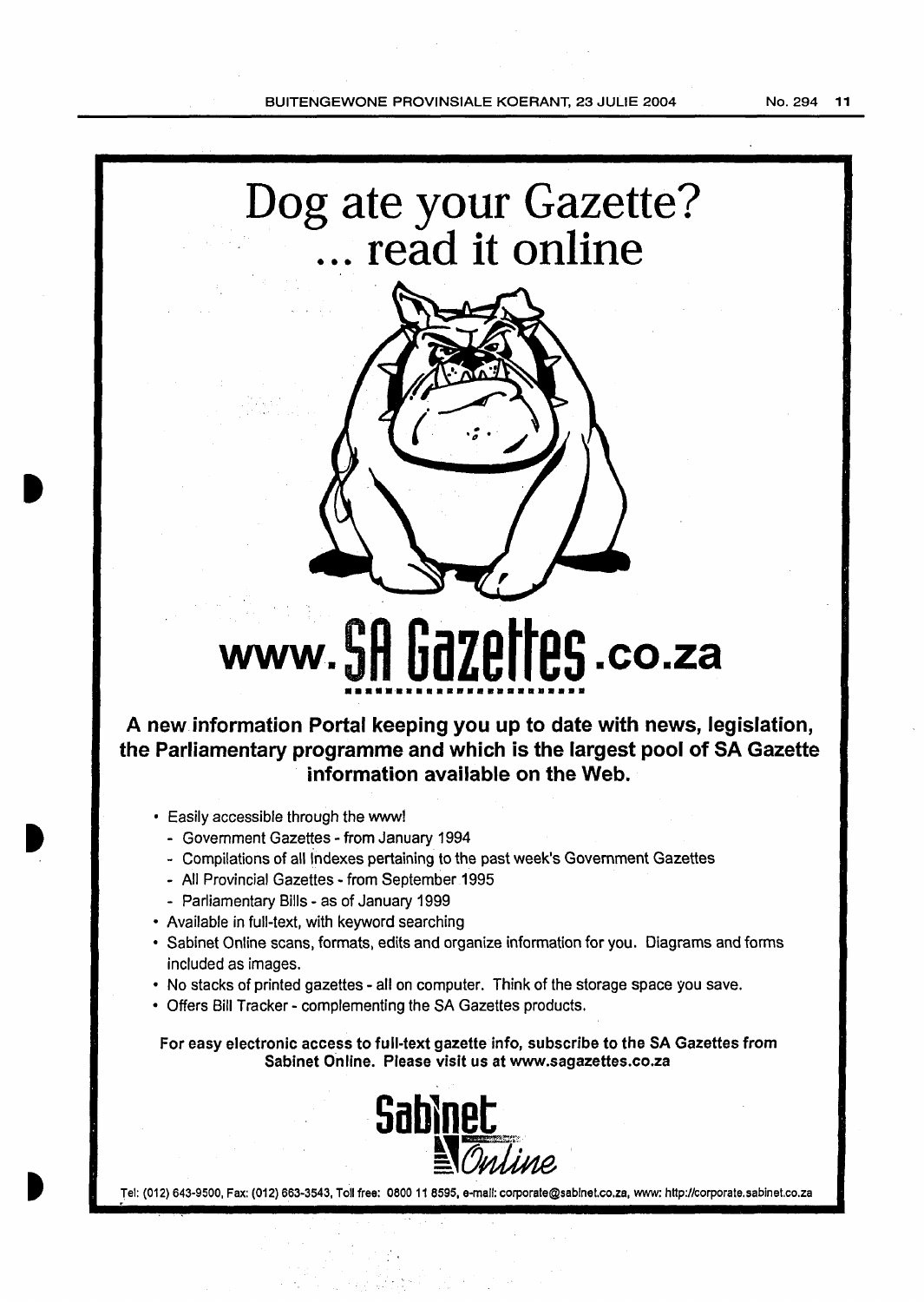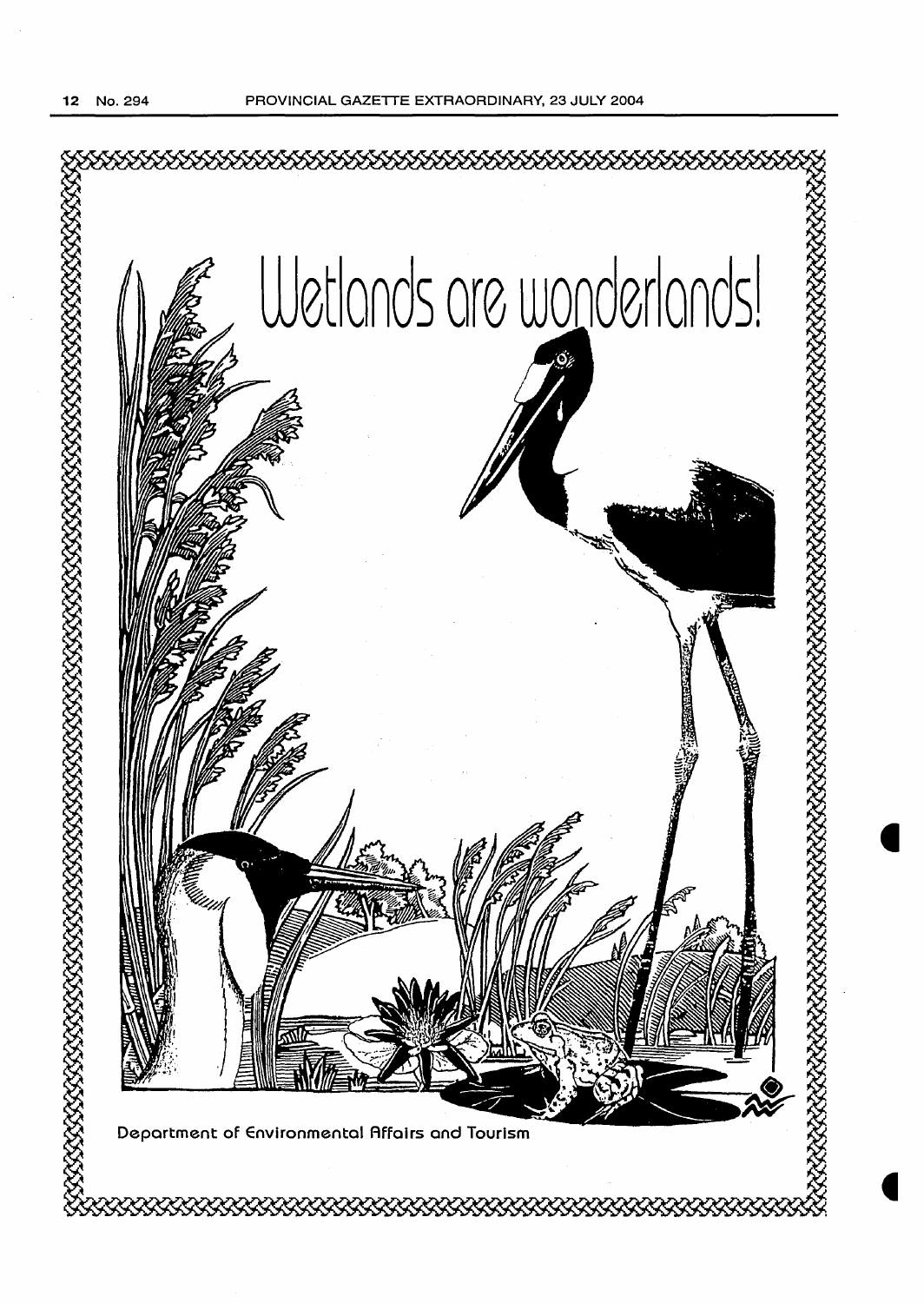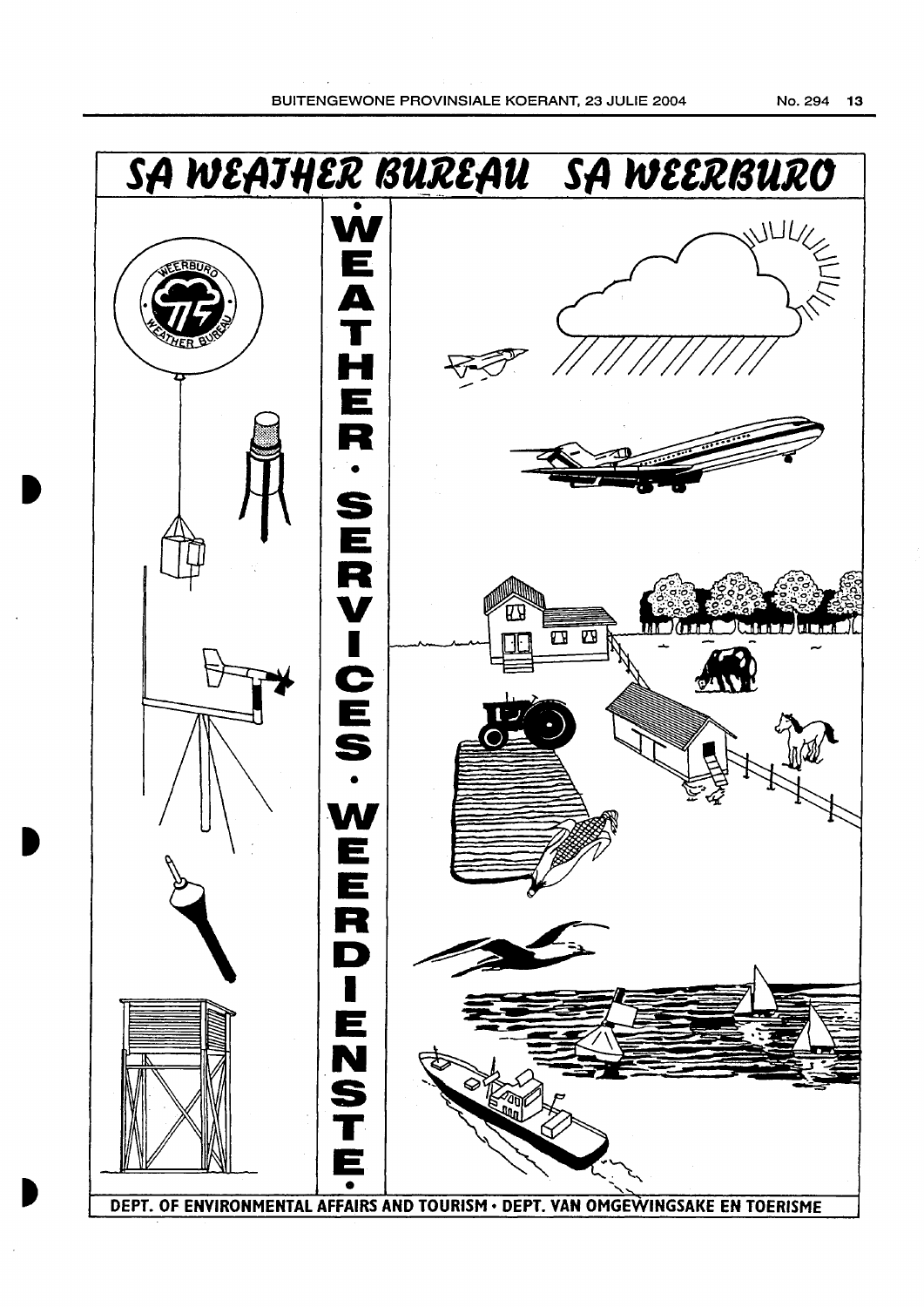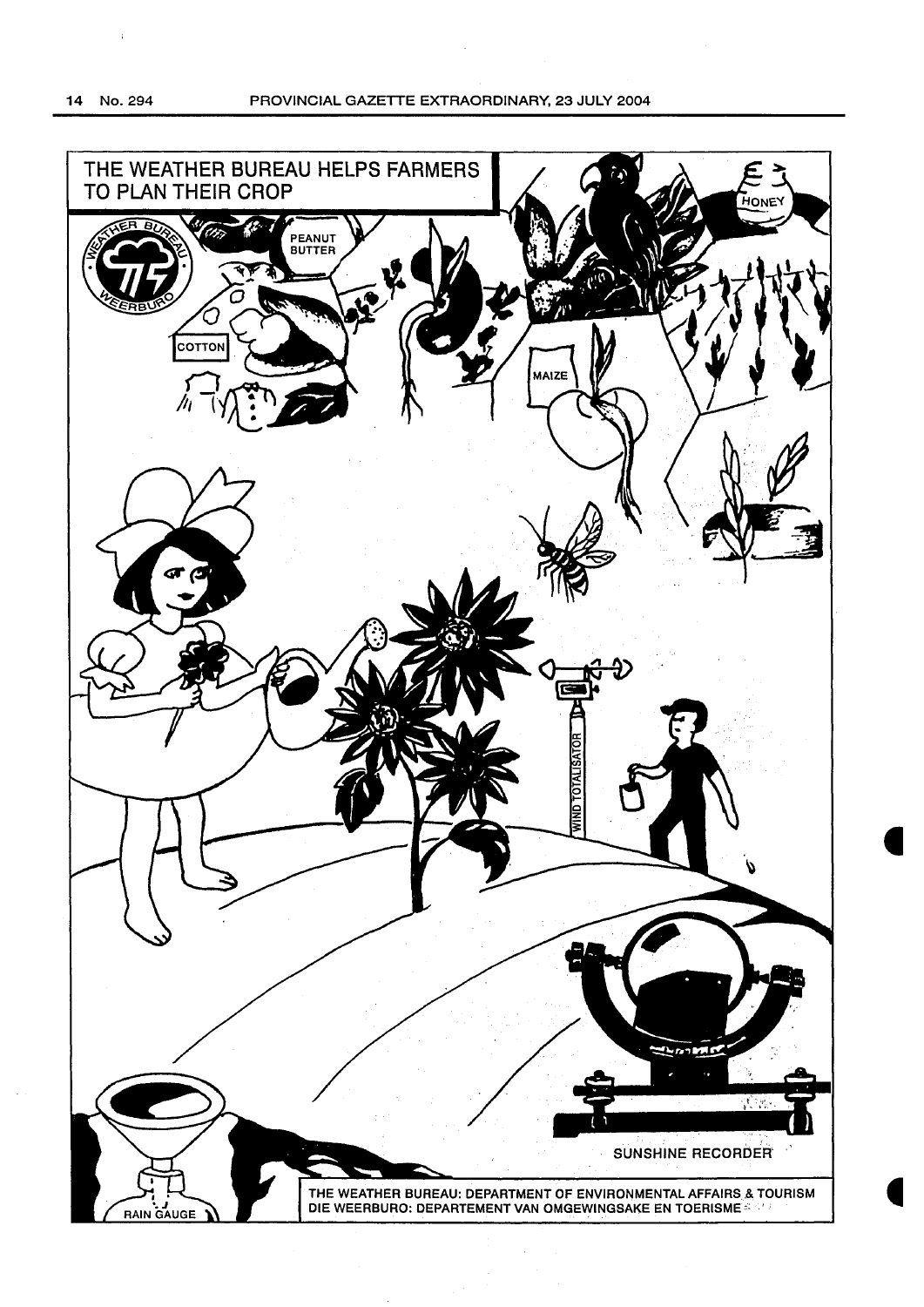